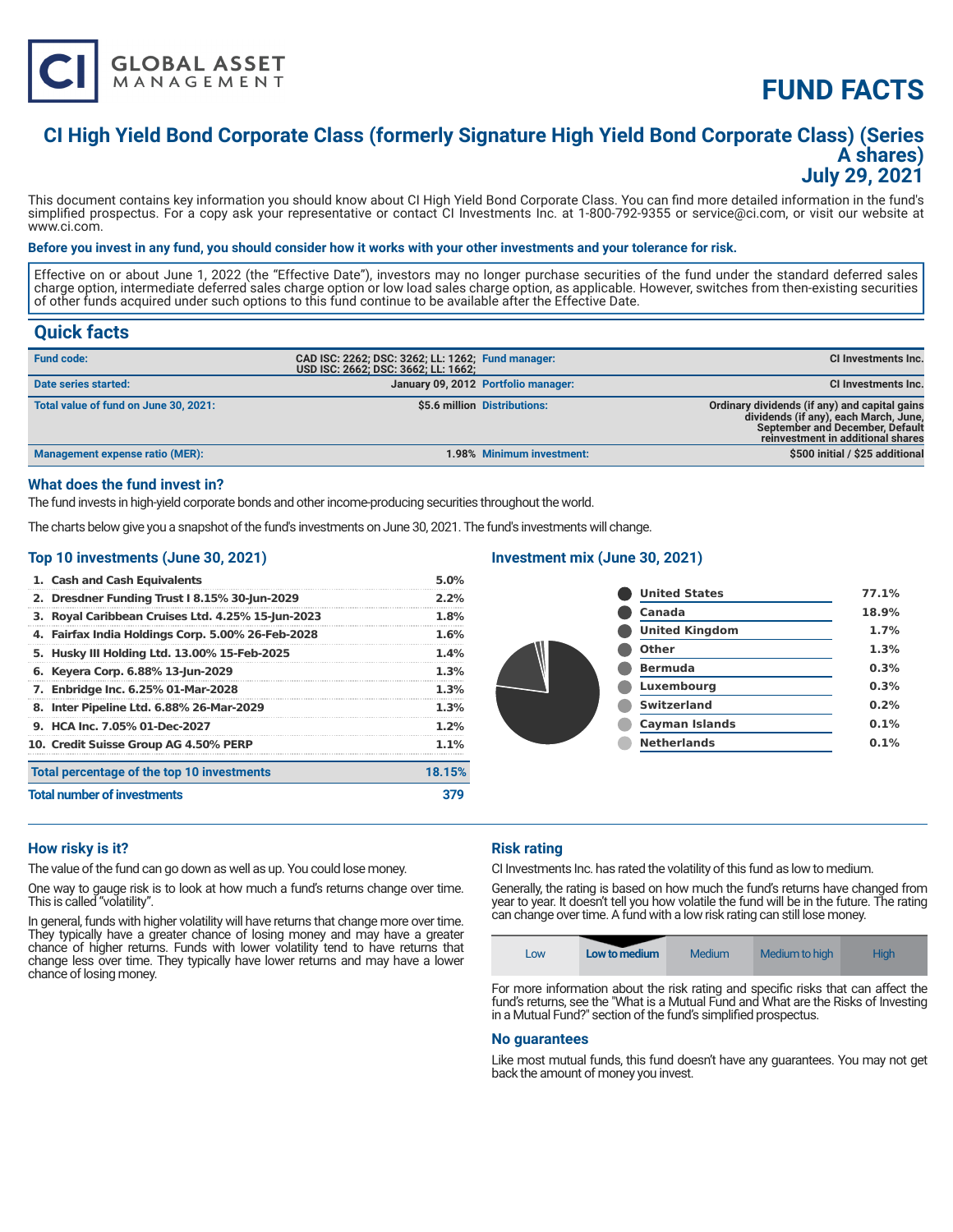### **CI High Yield Bond Corporate Class (formerly Signature High Yield Bond Corporate Class) (Series A shares)**

#### **How has the fund performed?**

This section tells you how Series A securities of the fund have performed over the past 8 calendar years. Returns are after expenses have been deducted. These expenses reduce the fund's returns.

#### **Year-by-year returns**

This chart shows how Series A securities of the fund performed in each of the past 8 calendar years. This fund series dropped in value in 2 of the last 8 calendar years. The range of returns and change from year to year can help you assess how risky the fund has been in the past. It does not tell you how the fund will perform in the future.



#### **Best and worst 3-month returns**

This table shows the best and worst returns for Series A securities of the fund in a 3- month period over the past 8 calendar years. The best and worst 3-month returns could be higher or lower in the future. Consider how much of a loss you could afford to take in a short period of time.

|                     | <b>Return</b> | 3 months ending | If you invested \$1,000 at the beginning of the period |
|---------------------|---------------|-----------------|--------------------------------------------------------|
| <b>Best return</b>  | 10.3%         | June 30. 2020   | Vour investment would be \$1,103.                      |
| <b>Worst return</b> | $-15.3%$      | March 31, 2020  | Your investment would be \$847.                        |

#### **Average return**

As at June 30, 2021, a person who invested \$1,000 in this series of units of the fund 8 years ago now has \$1,580. This works out to an annual compound return of 4.9%.

#### **Who is this fund for?**

#### **This fund may be suitable for you if you:**

- want to receive income
- are investing for the medium term<br>• can telerate low to medium risk
- can tolerate low to medium risk

#### **A word about tax**

In general, you'll have to pay income tax on any money you make on a fund. How much you pay depends on the tax laws of where you live and whether you hold the fund in a registered plan, such as a Registered Retirement Savings Plan or a Tax-Free Savings Account.

Keep in mind that if you hold your fund in a non-registered account, fund distributions are included in your taxable income, whether you get them in cash or have them reinvested.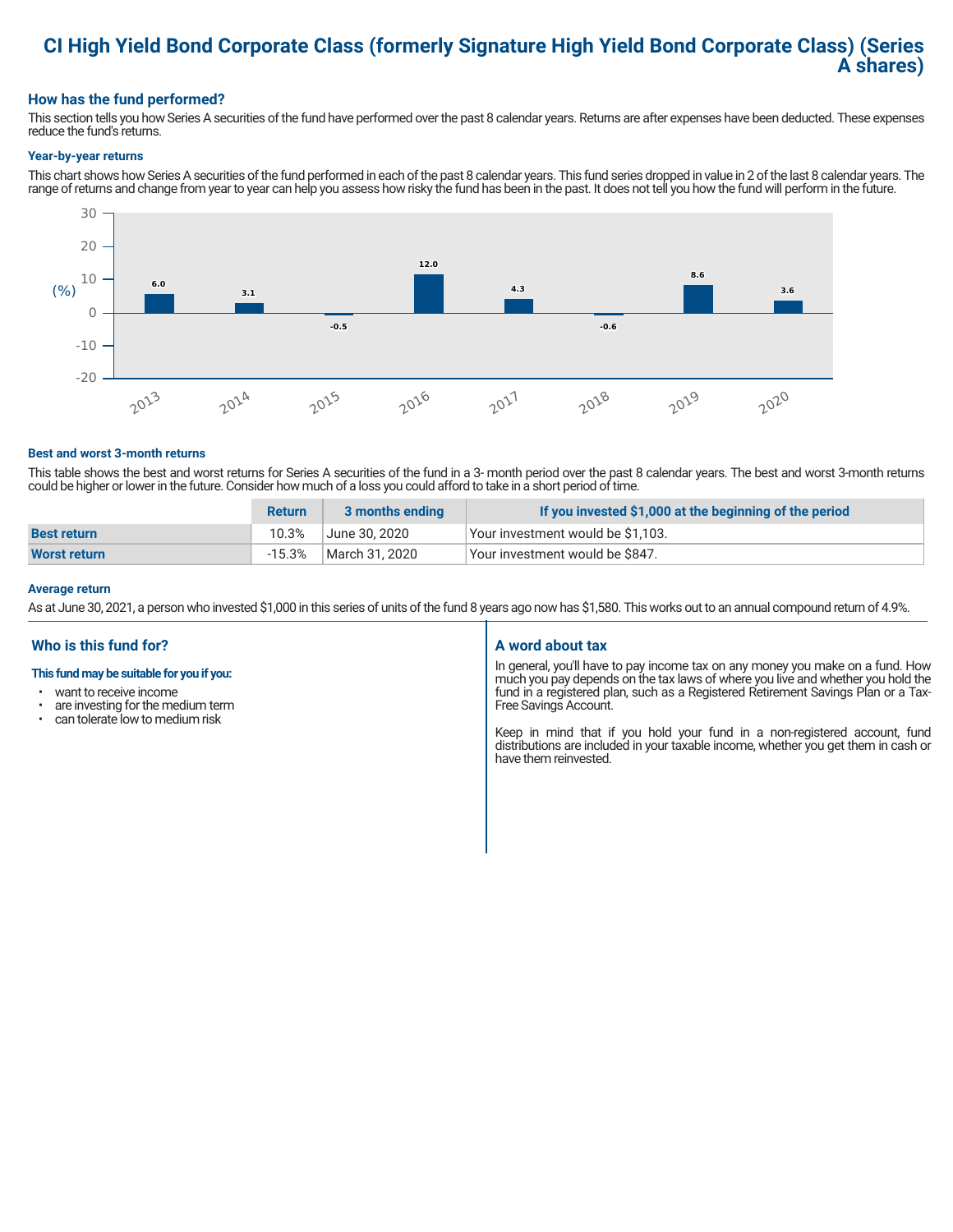## **CI High Yield Bond Corporate Class (formerly Signature High Yield Bond Corporate Class) (Series A shares)**

#### **How much does it cost?**

The following tables show the fees and expenses you could pay to buy, own and sell Series A securities of the fund. The fees and expenses — including any commissions — can vary among series of a fund and among funds. Higher commissions can influence representatives to recommend one investment over another. Ask about other funds and investments that may be suitable for you at a lower cost.

#### **1. Sales charges**

You may have to choose a sales charge option when you buy Series A securities of the fund. Ask about pros and cons of each option.

| What you pay                           |                                                      | <b>How it works</b>                                                                                                                                                                                                                                                                                            |  |  |
|----------------------------------------|------------------------------------------------------|----------------------------------------------------------------------------------------------------------------------------------------------------------------------------------------------------------------------------------------------------------------------------------------------------------------|--|--|
| in percent $(\%)$                      | in dollars<br>$(\$)$                                 |                                                                                                                                                                                                                                                                                                                |  |  |
| Initial sales charge                   |                                                      |                                                                                                                                                                                                                                                                                                                |  |  |
| 0 to 5.0% of the amount you buy        | \$0 to<br>$$50.00$ on<br>every<br>\$1,000 you<br>pay | You and your representative decide on the rate.<br>The initial sales charge is deducted from the amount you buy. It goes to your representative's firm as a commission.<br>$\bullet$                                                                                                                           |  |  |
| <b>Standard deferred sales charges</b> |                                                      |                                                                                                                                                                                                                                                                                                                |  |  |
| If you sell within:                    | \$0 to<br>$$55.00$ on                                | The standard deferred sales charge is a set rate and is deducted from the amount you sell based on the initial cost and<br>number of those securities.<br>$\bullet$                                                                                                                                            |  |  |
| 5.5%<br>1 year of buying               | every<br>\$1,000 of                                  | When you buy the fund, we pay your representative's firm a commission of 5%. Any standard deferred sales charge you pay<br>when you sell the fund goes to us.                                                                                                                                                  |  |  |
| 5.0%<br>2 years of buying              | original<br>cost you                                 | You can sell up to 10% of your securities each year without paying a standard deferred sales charge subject to certain<br>restrictions ("10% free redemption right"). Your 10% free redemption right is reduced by the equivalent number of securities                                                         |  |  |
| 5.0%<br>3 years of buying              | sell                                                 | you would have received if you had reinvested any cash distributions you received during the calendar year. If you exercised<br>your 10% redemption right and redeem your securities before the standard deferred sales charge schedule has expired, your                                                      |  |  |
| 4.0%<br>4 years of buying              |                                                      | standard deferred sales charge on a full redemption would be the same as if you had not redeemed securities under your<br>10% free redemption right.                                                                                                                                                           |  |  |
| 4.0%<br>5 years of buying              |                                                      | If you hold the fund in a non-registered account, if applicable, you can ask to receive cash distributions which are not<br>subject to standard deferred sales charges.<br>You can switch between standard deferred sales charge funds at any time without paying this sales charge. The standard<br>$\bullet$ |  |  |
| 3.0%<br>6 years of buying              |                                                      |                                                                                                                                                                                                                                                                                                                |  |  |
| 2.0%<br>7 years of buying              |                                                      | deferred sales charge schedule will be based on the date you bought securities of the first fund and the rates and duration<br>of such schedule shall continue to apply.                                                                                                                                       |  |  |
| 0.0%<br>After 7 years                  |                                                      | Your securities will be converted into the initial sales charge option after the expiry of the standard deferred sales charge<br>schedule if you qualify for CI Prestige (and if available for your securities) and such securities will participate in CI Prestige.                                           |  |  |
| Low-load sales charges                 |                                                      |                                                                                                                                                                                                                                                                                                                |  |  |
| If you sell within:                    | \$0 to<br>\$30.00 on<br>every                        | The low-load sales charge is a set rate and is deducted from the amount you sell based on the initial cost and number of<br>those securities.<br>When you buy the fund, we pay your representative's firm a commission of up to 2.5%. Any low-load sales charge you pay                                        |  |  |
| 3.0%<br>1 year of buying               | \$1.000 of<br>original                               | when you sell the fund goes to us.<br>If you hold the fund in a non-registered account, if applicable, you can ask to receive cash distributions which are not<br>$\bullet$                                                                                                                                    |  |  |
| 2.5%<br>2 years of buying              | cost you                                             | subject to low-load sales charges.                                                                                                                                                                                                                                                                             |  |  |
| 2.0%<br>3 years of buying              | sell                                                 | . You can switch between low-load sales charge funds at any time without paying this sales charge. The low-load sales<br>charge schedule will be based on the date you bought securities of the first fund and the rates and duration of such                                                                  |  |  |
| 0.0%<br>After 3 years                  |                                                      | schedule shall continue to apply.<br>Your securities will be converted into the initial sales charge option after the expiry of the low-load sales charge schedule if<br>you qualify for CI Prestige (and if available for your securities) and such securities will participate in CI Prestige.               |  |  |